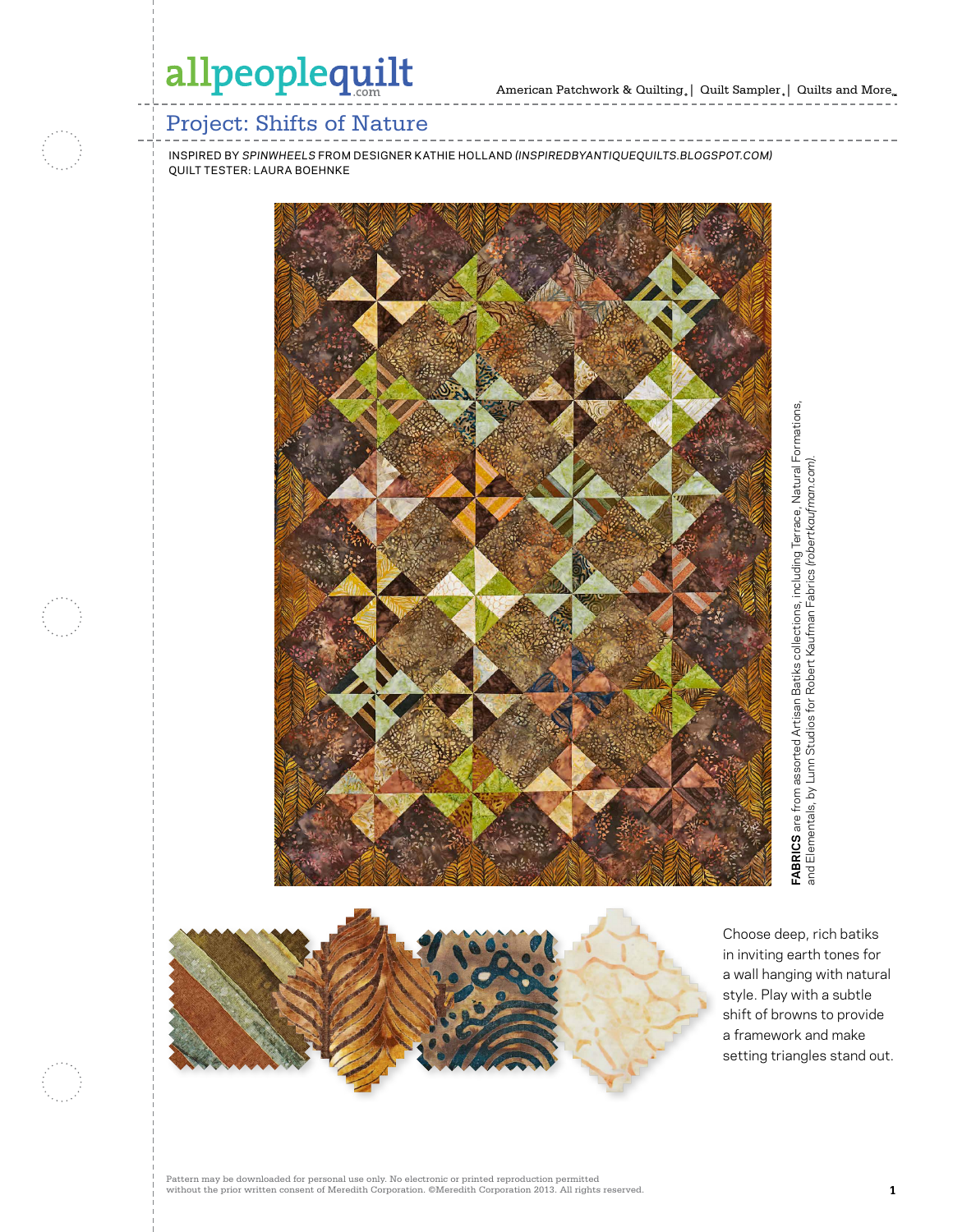## allpeoplequilt

### Project: Shifts of Nature

#### **Materials**

- **•** 5⁄8 yard total assorted light to medium batiks in brown, gold, tan, green, blue, and orange (blocks)
- **•** 5⁄8 yard total assorted medium to dark batiks in brown, gold, tan, green, blue, and orange (blocks)
- **•** 2⁄3 yard mottled brown batik (inside setting squares)
- **•** 5⁄8 yard dark brown batik (outside setting squares)
- <sup>1</sup>⁄<sub>2</sub> yard brown-and-rust batik (setting and corner triangles)
- **•** 1⁄2 yard binding fabric
- 2<sup>1</sup>⁄<sub>2</sub> yards backing fabric
- **•** 44×58" batting

Finished quilt: 357⁄8×50" Finished block: 5" square

Yardage and cutting instructions are based on 42" of usable fabric width.

Measurements include  $\frac{1}{4}$ " seam allowances. Sew with right sides together unless otherwise stated.

#### Cut Fabrics

Cut pieces in the following order.

**From assorted light to medium batiks, cut:**

- 48–3%<sup>\*</sup> squares (24 sets of 2 matching squares) **From assorted medium to dark batiks, cut:**
- 48-3<sup>3</sup>%<sup>"</sup> squares (24 sets of 2 matching squares)
- **From mottled brown batik, cut:**
- 15–51⁄2" setting squares
- **From dark brown batik, cut:**
- 20–5<sup>1/2</sup> setting squares
- **From brown-and-rust batik, cut:**
- **•** 5—83⁄8" squares, cutting each diagonally twice in an X for 20 setting triangles total
- 2-4<sup>1</sup>⁄2" squares, cutting each in half diagonally for 4 corner triangles
- **From binding fabric, cut:**
- 5-21⁄2×42" binding strips

#### Assemble Blocks

- 1. For one block, gather two matching light/medium batik 33⁄8" squares and two matching medium/dark batik 33⁄8" squares.
- 2. Use a pencil to mark a diagonal line on wrong side of each light/ medium square.
- **3.** Layer marked square on medium/dark batik 33⁄8" square. Sew together pair with two seams, stitching 1/4" on each side of drawn line. (Diagram 1).
- 4. Cut pair apart on drawn line to make two triangle units. Press open each triangle unit, pressing seam toward darker batik, to make two triangle-squares. Each triangle-square should be 3" square including seam allowances.
- **5.** Repeat steps 3 and 4 to make four matching triangle-squares total.
- **6.** Sew together triangle-squares in pairs (Diagram 2). Press seams in opposite directions. Join pairs to make a Pinwheel block. Press seam in one direction. The block should be 51⁄2" square including seam allowances.
- 7. Repeat steps 1-6 to make 24 Pinwheel blocks total. Note: Quilt tester Laura Boehnke made some blocks with the darker batik in the positions shown in Diagram 2 and some with the dark and light batiks in opposite positions.

#### Assemble Quilt Top

1. Referring to Quilt Assembly Diagram, lay out Pinwheel blocks, mottled brown batik

setting squares, dark brown batik setting squares, and brown-and-rust batik setting triangles in 11 diagonal rows.

2. Sew together pieces in each row. Press seams toward setting squares. Join rows; press seams in one direction. Add brown-andrust batik corner triangles to complete quilt top. Press seams toward corner triangles.

#### Finish Quilt

- 1. Layer quilt top, batting and backing; baste. Quilt as desired.
- 2. Bind with binding strips.